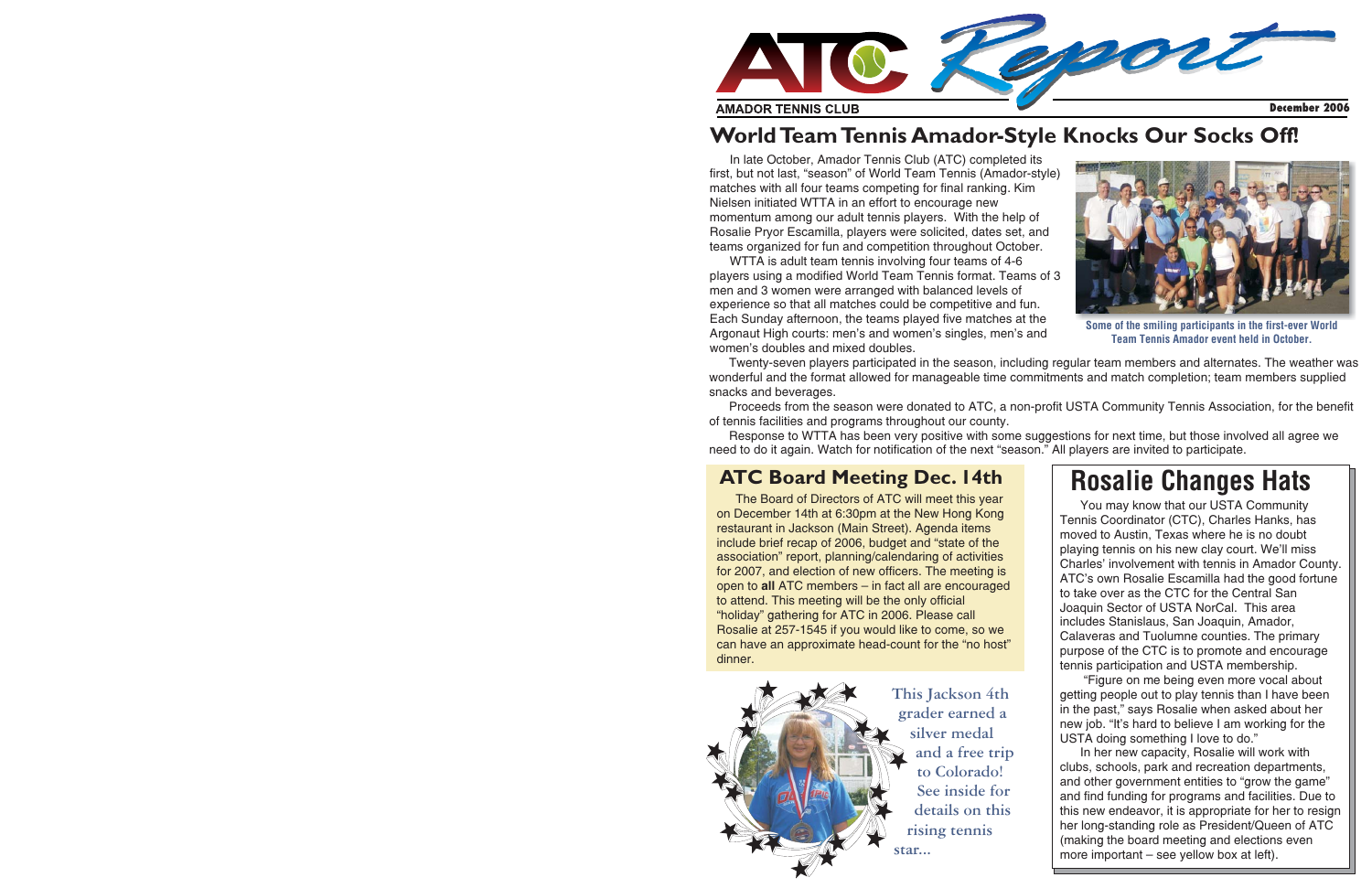### **SummerTennis Camp <sup>a</sup> Winner**

In August, the City of Jackson and ATC teamed up to offer the first-ever ATC Summer Tennis Camp to youth and interested parents. Sessions were conducted at the Argonaut High School tennis courts from 8:00-9:30am, Wednesday-Saturday during the two weeks before school started. The idea was simple – provide an opportunity to learn and play the game while having <sup>a</sup> whole lot of fun. Mission accomplished!

Under the guidance of lead instructors Kim Nielsen, Mark Hansler, Charles Hanks, and Brad Harris, each session provided instruction and drills for 10-20 participants. Additional fun and coaching were made possible by the help of our own ATC players who volunteered: Peggy Zeiderman, Emily Daniel, Nancy Beishline, Carol Eichman, Gwen Starrett, Gloria Telegan, Dale Telegan, Vera Ferguson, Rosalie Pryor Escamilla and Benita Asher. Youth assistant Jessica Casillas – <sup>a</sup> student at Argonaut High and member of the tennis team – helped with equipment and registration, as well as on-court activities. Benita Asher provided assistance with curriculum and court activities planning.

The program was <sup>a</sup> continuation of Jackson's participation in the USTA/NRPA "Tennis in the Parks" initiative. Original grant monies, awarded in 2005, have been replenished by the self-funding nature of the programs offered. ATC plans to host the second annual Summer

Tennis Camp in August of 2007.



Giovanni Casillas demonstrates perfect form and keeps his eye on the ball.



"Girls being girls" at the first-ever ATC Summer Tennis Camp.

#### **NewYear's Day on the Courts**

January 1, 2006 was dry and WINDY, but 6 hearty (and hardy) players showed up at the Argonaut Courts

to kick off the new year. After <sup>a</sup> wild set of men v. women. Gwen Starrett and SteveDoss, Dennis Dickman and Penny West joined John and Rosalie forbrunch at the Escamillahome.

In the spirit of optimism and "let's play", ATC will again plan to meet Jan 1 at

10am at the Argonaut High School courts to kick off 2007. If it rains (or snows, sleets, or hails), go directly to brunch at 227 Mountain View Drive, Jackson. All are welcome. Please bring <sup>a</sup> brunch dish to share. For more information contact Rosalie at 257-1545.





ATC summer "campers" learn the ins and outs of <sup>a</sup> forehand.

# *2007 at <sup>a</sup> Glance*

 We need your help to make these and other programs <sup>a</sup> reality. Call 257-1545 to get involved!

| January I:         | New Year's Day Play and                  |
|--------------------|------------------------------------------|
|                    | <b>Brunch on the Argonaut Courts</b>     |
| April 14:          | <b>USTA Recreational Coach</b>           |
|                    | <b>Workshop starring Jason</b>           |
|                    | <b>Jamison</b>                           |
| April - May:       | Junior Team Tennis featuring             |
|                    | teams from different areas of            |
|                    | the county                               |
| April 21 & May 5:  | <b>Free Rapid Rally Clinic at Detert</b> |
|                    | Park, ages 8-13                          |
| May 19:            | <b>Rapid Rally Tennis Competition</b>    |
|                    | at Detert Park, ages 8-13                |
| <b>August TBD</b>  | <b>Summer Tennis Camp for Youth</b>      |
|                    | and Adults                               |
| <b>October TBD</b> | Season 2 of World Team Tennis            |
|                    | Amador                                   |
| Ongoing            | Drop-in Doubles - Wed & Fri              |
|                    | evenings from 5:30pm at                  |
|                    | <b>Argonaut [Partner not</b>             |
|                    | mandatory, but helpful.]                 |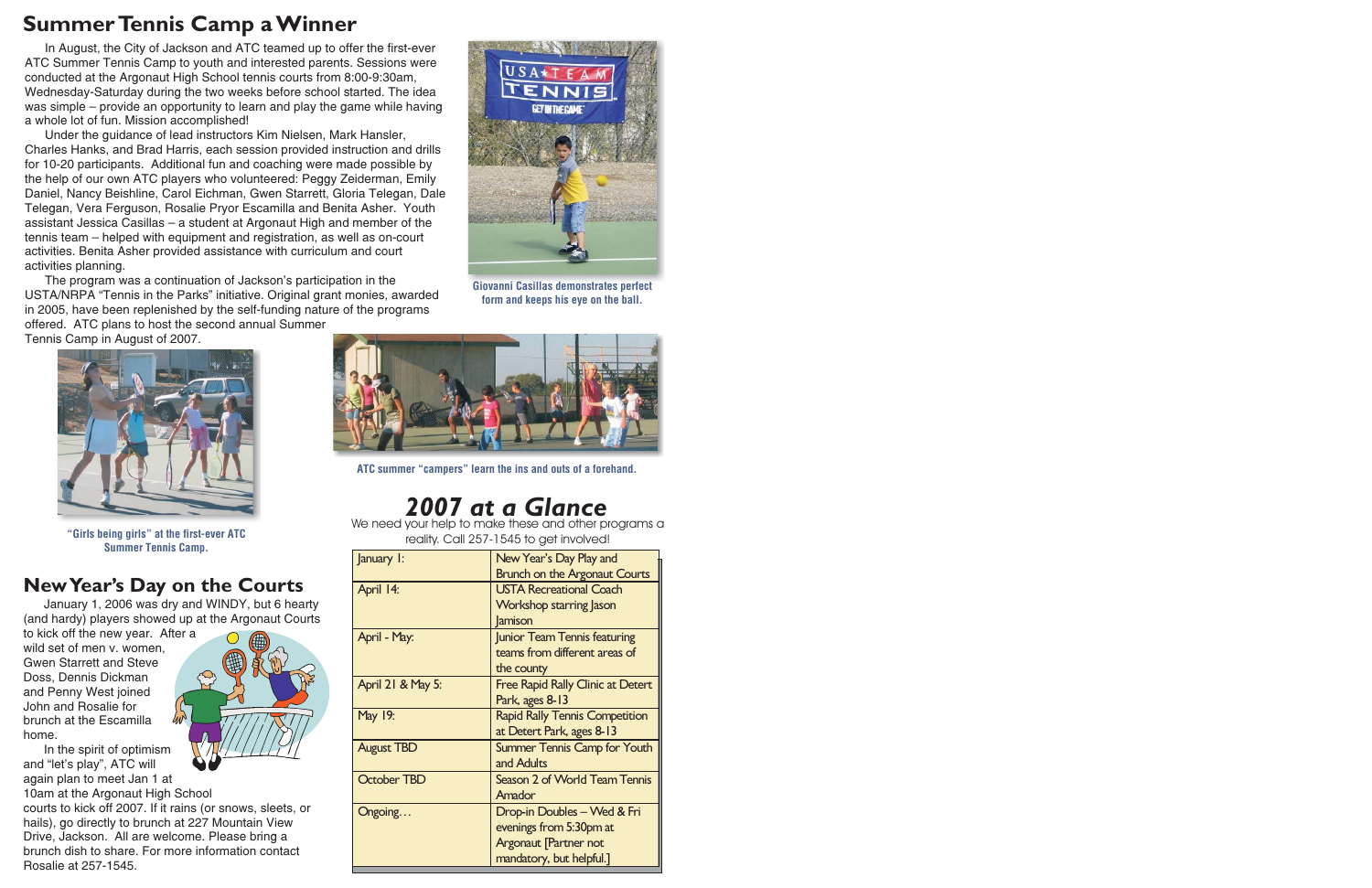#### **Local Girl Wins Silver Medal at Junior OlympicTennis Event**

"Awesome" is the word Jackson City Manager Mike Daly used when reciting the travel log of the his family's journey to the United States Olympic Training Center in Colorado Springs during the weekend of August 10-13, 2006. The reason for their trip was 9-year-old daughter Sarah's successful climb to national competition in the first annual Junior Olympic Skills Rapid Rally Tennis competition sponsored by the US Tennis Association and Kellogg's Frosted Flakes.

The adventure began for the Daly family with the Amador Tennis Club's organization of <sup>a</sup> local venue for the USTA's Rapid Rally Tennis competition. The Club hosted two free clinics to introduce children to basictennis skills and to the Rapid Rally format – serving <sup>a</sup> low compression ball against <sup>a</sup> backboard, then continuing to rally for 30 seconds to achieve <sup>a</sup> maximum number of



Participants in the free Rapid Rally clinic work on some eye-hand coordination drills. hits above the net line. The local competition, held in May at Detert Park in Jackson, was one of dozens acrossthe country involving some 1.5 million 8-13year olds in four different sports. The local

competition was <sup>a</sup> family affair as the following sibling champions were crowned:GiovanniCasillas (Boys 8-9), Steven Casillas (Boys 10-11), Sarah Daly (Girls 8-9), and Meghan Daly (Girls 10-11).



Amador's Rapid Rally stars all earned gold medals at the regional event in Sacramento.

These budding tennis stars then advanced to <sup>a</sup> regional competition in Sacramento. After diligently practicing, the Amador group represented themselves well, with all 4 winning their age groups and returning with gold medals.

However, the excitement didn't stop there for Jackson fourth-grader Sarah Daly. Shortly after the regional competition in Sacramento, she received <sup>a</sup> phone call telling her that her score was the highest in her age group west of the Mississippi! She had earned

an all-expenses paid trip to the US Olympic Training Center in Colorado, where she would viefor the national Rapid Rally title.

At the National event, Sarah competed against other girls from the eastern and central regions of the United



Sarah Daly competes at the US Olympic Training Center in Colorado.

States in the 8-9 year-old age group. Sarah's performance earned her the silver medal. The national event included 72 finalists, and was truly the experience of <sup>a</sup> lifetime for the youngsters. Hosted regally with all of the pomp and circumstance of <sup>a</sup> genuine Olympic event, competitors received gifts of Junior Olympics' backpacks, T-shirts, shorts, athletic equipment, and more. Participants and families enjoyed the Olympic Training Center and were treated to sightseeing in the surrounding area. One outing took them on the tram to the summit of 14,600 ft. Pikes Peak.

"We all did pretty well with the altitude," said Mike, showing <sup>a</sup> family picture with four smiling faces.

Amador Tennis Club's Benita Asher, who organized the local competition, said she "never dreamed that <sup>a</sup> beginning tennis player from our little rural community would make it all the way to nationals. Actually, I did entertain the thought early on. I thought that would be so cool. And it ended up happening! Now Sarah will inspire many more children to get involved and compete in next year's Rapid Rally competition. What <sup>a</sup> wonderful success story!"



Sarah (left) stands on the podium with her silver medal. Practice and determination earned national recognition for this local youngster in the Rapid Rally tennis portion of the US Junior Olympic Skills competition.

Follow in Sarah's footsteps when Rapid Rally Tennis returns next Spring!